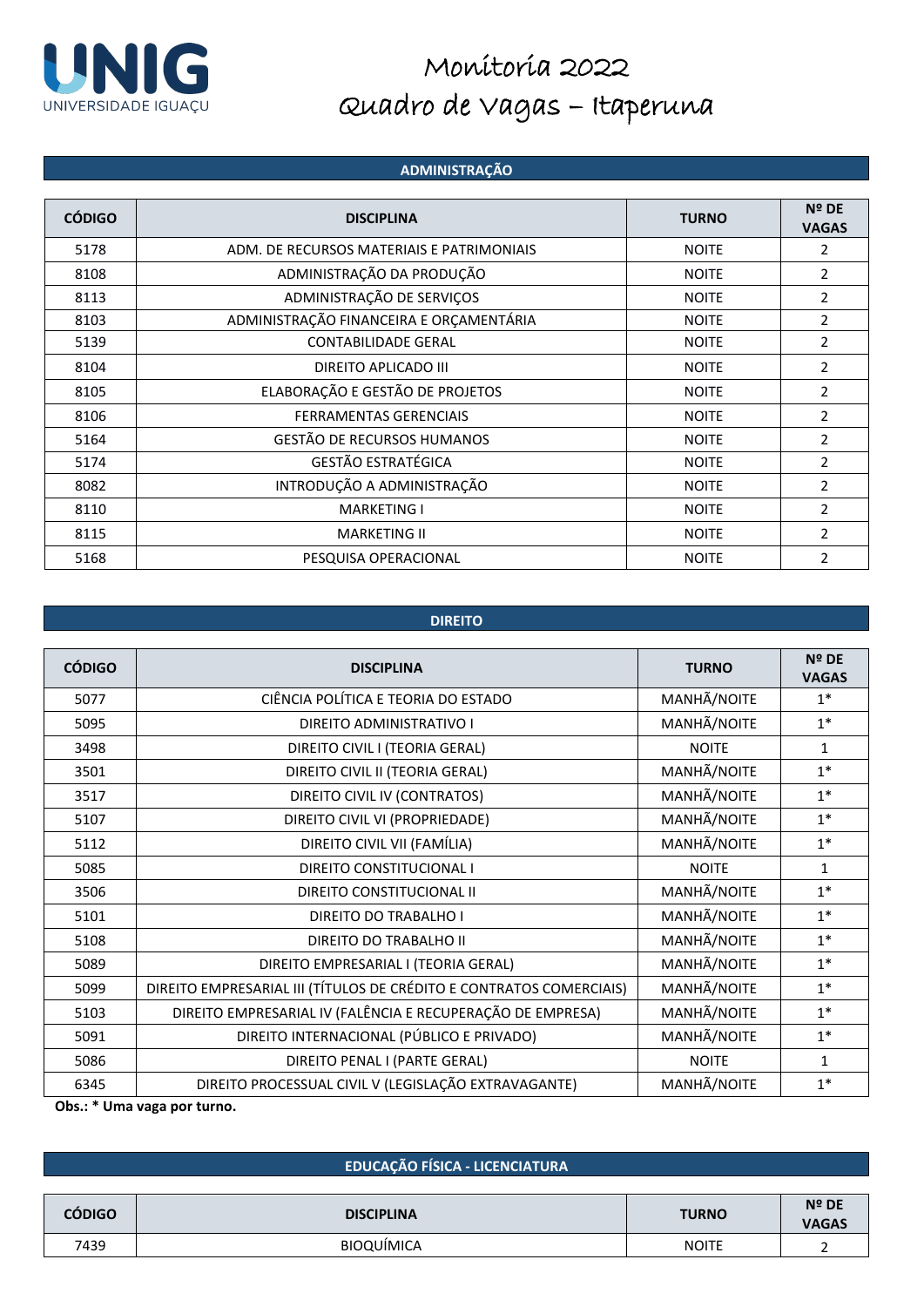

| <b>CÓDIGO</b> | <b>DISCIPLINA</b>       | <b>TURNO</b> | $N^{\circ}$ DE<br><b>VAGAS</b> |
|---------------|-------------------------|--------------|--------------------------------|
| 7456          | <b>CINESIOLOGIA</b>     | <b>NOITE</b> |                                |
| 7457          | FISIOLOGIA DO EXERCÍCIO | <b>NOITE</b> |                                |
| 7445          | PRÁTICA PEDAGÓGICA II   | <b>NOITE</b> |                                |

### **ENFERMAGEM**

| <b>CÓDIGO</b> | <b>DISCIPLINA</b>                           | <b>TURNO</b> | Nº DE<br><b>VAGAS</b> |
|---------------|---------------------------------------------|--------------|-----------------------|
| 8914          | ANATOMIA HUMANA                             | <b>NOITE</b> | 2                     |
| 8171          | ASSISTÊNCIA DE ENFERMAGEM EM CLÍNICA MÉDICA | <b>NOITE</b> | 1                     |
| 8183          | ATENÇÃO AO PACIENTE CRÍTICO                 | <b>NOITE</b> |                       |
| 7056          | <b>BIOQUÍMICA</b>                           | <b>NOITE</b> |                       |
| 8152          | <b>FARMACOLOGIA</b>                         | <b>NOITE</b> |                       |
| 7063          | <b>FISIOLOGIA HUMANA</b>                    | <b>NOITE</b> |                       |
| 8150          | SEMIOLOGIA APLICADA                         | <b>NOITE</b> | 1                     |
| 8153          | SEMIOTÉCNICA I                              | <b>NOITE</b> | 2                     |
| 8170          | SEMIOTÉCNICA II                             | <b>NOITE</b> | $\overline{2}$        |
| 8168          | TRABALHO DE CONCLUSÃO DE CURSO I            | <b>NOITE</b> | 2                     |

### **ENGENHARIA DE PRODUÇÃO**

| <b>CÓDIGO</b> | <b>DISCIPLINA</b>                       | <b>TURNO</b> | $N^{\circ}$ DE<br><b>VAGAS</b> |
|---------------|-----------------------------------------|--------------|--------------------------------|
| 5545          | ALGORITMOS E TÉCNICAS DE PROGRAMAÇÃO II | <b>NOITE</b> |                                |
| 5489          | CÁLCULO DIFERENCIAL E INTEGRAL I        | <b>NOITE</b> |                                |
| 7183          | EXPRESSÃO GRÁFICA II (CAD)              | <b>NOITE</b> |                                |
| 5487          | FÍSICA GERAL E EXPERIMENTAL I           | <b>NOITE</b> |                                |

### **FARMÁCIA**

| <b>CÓDIGO</b> | <b>DISCIPLINA</b>                                            | <b>TURNO</b>  | <b>Nº DE</b> |
|---------------|--------------------------------------------------------------|---------------|--------------|
|               |                                                              |               | <b>VAGAS</b> |
| 5796          | ANÁLISE DE ALIMENTOS                                         | <b>NOITE</b>  | 1            |
| 3318          | ANÁLISE INSTRUMENTAL                                         | <b>NOITE</b>  | 1            |
| 29254         | ANATOMIA HUMANA                                              | <b>NOITE</b>  | $\mathbf{1}$ |
| 5799          | ATENÇÃO FARMACÊUTICA E FARMACOTERAPÊUTICA                    | <b>NOI TE</b> | 1            |
| 8540          | ATENÇÃO PRIMÁRIA A SAÚDE                                     | <b>NOITE</b>  | 1            |
| 5772          | <b>BIOFÍSICA</b>                                             | <b>NOITE</b>  | $\mathbf{1}$ |
| 8957          | <b>BIOLOGIA CELULAR E MOLECULAR</b>                          | <b>NOITE</b>  | 1            |
| 6757          | <b>BIOQUÍMICA CLÍNICA</b>                                    | <b>NOITE</b>  | 1            |
| 3299          | <b>BIOQUÍMICA I</b>                                          | <b>NOI TE</b> | 1            |
| 2936          | <b>BIOQUÍMICA II</b>                                         | <b>NOITE</b>  |              |
| 3325          | <b>BROMATOLOGIA</b>                                          | <b>NOITE</b>  | 1            |
| 5800          | CONTROLE DE QUALIDADE FÍSICO-QUÍMICO E GARANTIA DE QUALIDADE | <b>NOITE</b>  | 1            |
| 3330          | CONTROLE DE QUALIDADE MICROBIOLÓGICO                         | <b>NOITE</b>  |              |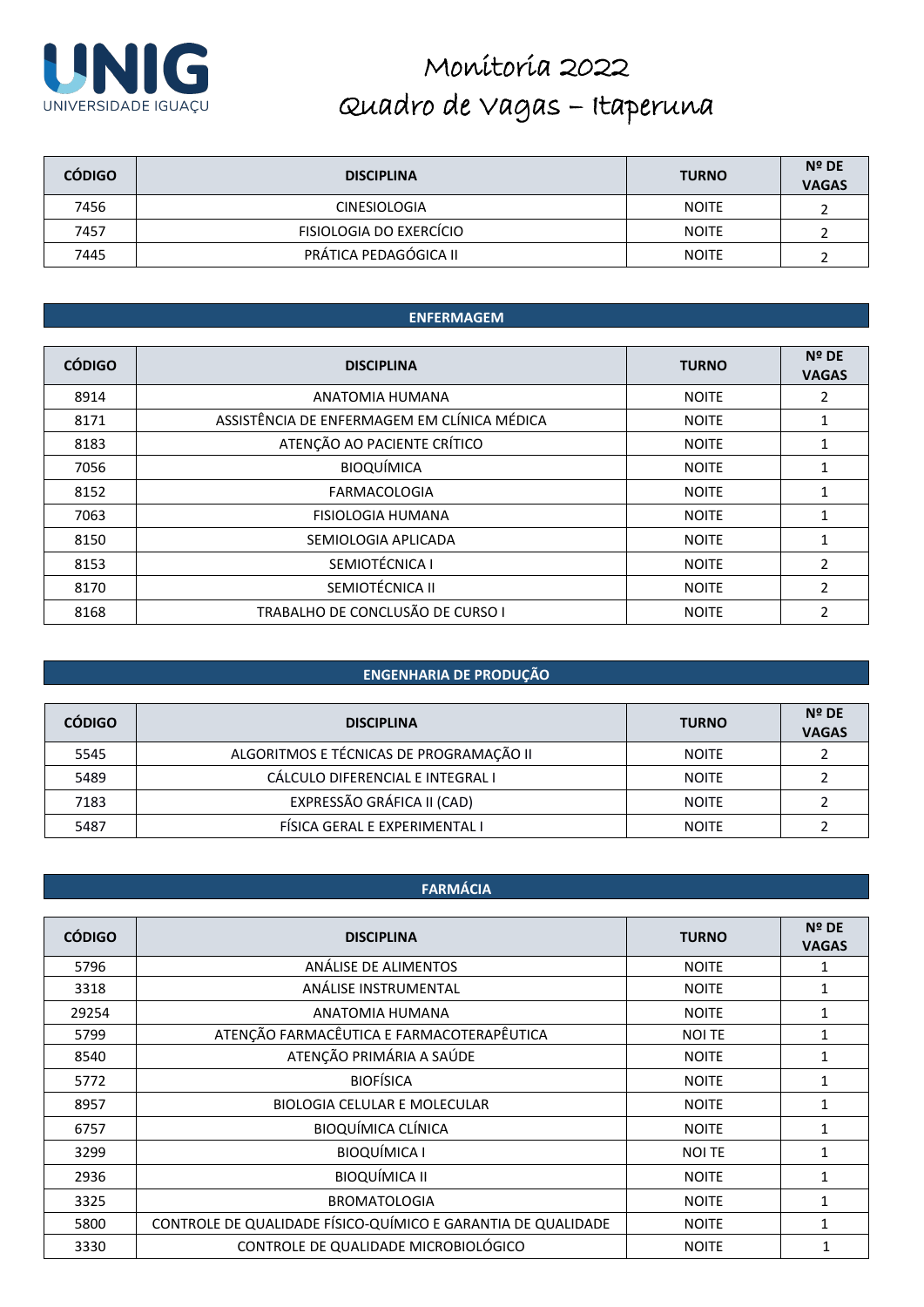

| <b>CÓDIGO</b> | <b>DISCIPLINA</b>                         | <b>TURNO</b>  | Nº DE<br><b>VAGAS</b> |
|---------------|-------------------------------------------|---------------|-----------------------|
| 3335          | COSMETOLOGIA                              | <b>NOITE</b>  | $\mathbf{1}$          |
| 3307          | <b>FARMACOBOTÂNICA</b>                    | <b>NOITE</b>  | $\mathbf{1}$          |
| 3315          | FARMACODINÂMICA E FARMACOCINÉTICA I       | <b>NOITE</b>  | $\mathbf{1}$          |
| 3322          | FARMACODINÂMICA E FARMACOCINÉTICA II      | <b>NOITE</b>  | $\mathbf{1}$          |
| 8539          | <b>FARMACOGNOSIA</b>                      | <b>NOITE</b>  | $\mathbf{1}$          |
| 8543          | FARMACOTÉCNICA HOMEOPÁTICA E FITOTERÁPICA | <b>NOITE</b>  | $\mathbf{1}$          |
| 3311          | <b>FARMACOTÉCNICA I</b>                   | <b>NOI TE</b> | $\mathbf{1}$          |
| 3319          | <b>FARMACOTÉCNICA II</b>                  | <b>NOITE</b>  | $\mathbf{1}$          |
| 8535          | FÍSICO-QUÍMICA                            | <b>NOITE</b>  | $\mathbf{1}$          |
| 8538          | <b>FISIOLOGIA HUMANA</b>                  | <b>NOITE</b>  | $\mathbf{1}$          |
| 5788          | <b>GENÉTICA</b>                           | <b>NOITE</b>  | $\mathbf{1}$          |
| 6756          | <b>HEMATOLOGIA CLÍNICA</b>                | <b>NOITE</b>  | $\mathbf{1}$          |
| 5787          | HISTOLOGIA E EMBRIOLOGIA                  | <b>NOITE</b>  | $\mathbf{1}$          |
| 6754          | IMUNOLOGIA BÁSICA E CLÍNICA               | <b>NOITE</b>  | $\mathbf{1}$          |
| 6753          | MICROBIOLOGIA BÁSICA E CLÍNICA            | <b>NOITE</b>  | $\mathbf{1}$          |
| 8537          | PARASITOLOGIA BÁSICA E CLÍNICA            | <b>NOITE</b>  | $\mathbf{1}$          |
| 8028          | QUÍMICA ANALÍTICA QUALITATIVA             | <b>NOITE</b>  | $\mathbf{1}$          |
| 8029          | QUÍMICA ANALÍTICA QUANTITATIVA            | <b>NOITE</b>  | $\mathbf{1}$          |
| 3308          | QUÍMICA FARMACÊUTICA I                    | <b>NOITE</b>  | $\mathbf{1}$          |
| 3314          | QUÍMICA FARMACÊUTICA II                   | <b>NOITE</b>  | $\mathbf{1}$          |
| 5771          | QUIMICA GERAL E INORGÂNICA                | <b>NOITE</b>  | $\mathbf{1}$          |
| 6204          | QUÍMICA ORGÂNICA I                        | <b>NOITE</b>  | $\mathbf{1}$          |
| 5790          | QUÍMICA ORGÂNICA II                       | <b>NOITE</b>  | $\mathbf{1}$          |
| 3321          | TECNOLOGIA ENZIMÁTICA E FERMENTATIVA      | <b>NOITE</b>  | $\mathbf{1}$          |
| 3334          | TECNOLOGIA FARMACÊUTICA I                 | <b>NOITE</b>  | $\mathbf{1}$          |
| 3338          | TECNOLOGIA FARMACÊUTICA II                | <b>NOI TE</b> | $\mathbf{1}$          |
| 3310          | <b>TOXICOLOGIA</b>                        | <b>NOITE</b>  | $\mathbf{1}$          |

### **FISIOTERAPIA**

| <b>CÓDIGO</b> | <b>DISCIPLINA</b>                                  | <b>TURNO</b> | <b>Nº DE</b><br><b>VAGAS</b> |
|---------------|----------------------------------------------------|--------------|------------------------------|
| 3452          | <b>BIOFÍSICA</b>                                   | <b>NOITE</b> | 1                            |
| 7000          | BIOMECÂNICA DO APARELHO LOCOMOTOR                  | <b>NOITE</b> |                              |
| 3454          | <b>BIOQUÍMICA</b>                                  | <b>NOITE</b> | 1                            |
| 7006          | CINESIOLOGIA CLÍNICA                               | <b>NOITE</b> | 2                            |
| 7016          | <b>CINESIOTERAPIA II</b>                           | <b>NOITE</b> | 2                            |
| 3488          | CLÍNICA E FISIOTERAPIA NA MULHER                   | <b>NOITE</b> | 1                            |
| 3483          | CLÍNICA E FISIOTERAPIA NEUROLÓGICA                 | <b>NOITE</b> | 1                            |
| 3484          | CLÍNICA E FISIOTERAPIA ORTOPÉDICA E TRAUMATOLÓGICA | <b>NOITE</b> | 1                            |
| 3485          | CLÍNICA E FISIOTERAPIA PNEUMOLÓGICA                | <b>NOITE</b> | 1                            |
| 3486          | CLÍNICA E FISIOTERAPIA REUMATOLÓGICA               | <b>NOITE</b> | 1                            |
| 7021          | ELETROTERAPIA, TERMOTERAPIA E FOTOTERAPIA          | <b>NOITE</b> | 1                            |
| 7008          | FISIOLOGIA DO MOVIMENTO E DO ESFORÇO               | <b>NOITE</b> | $\mathcal{P}$                |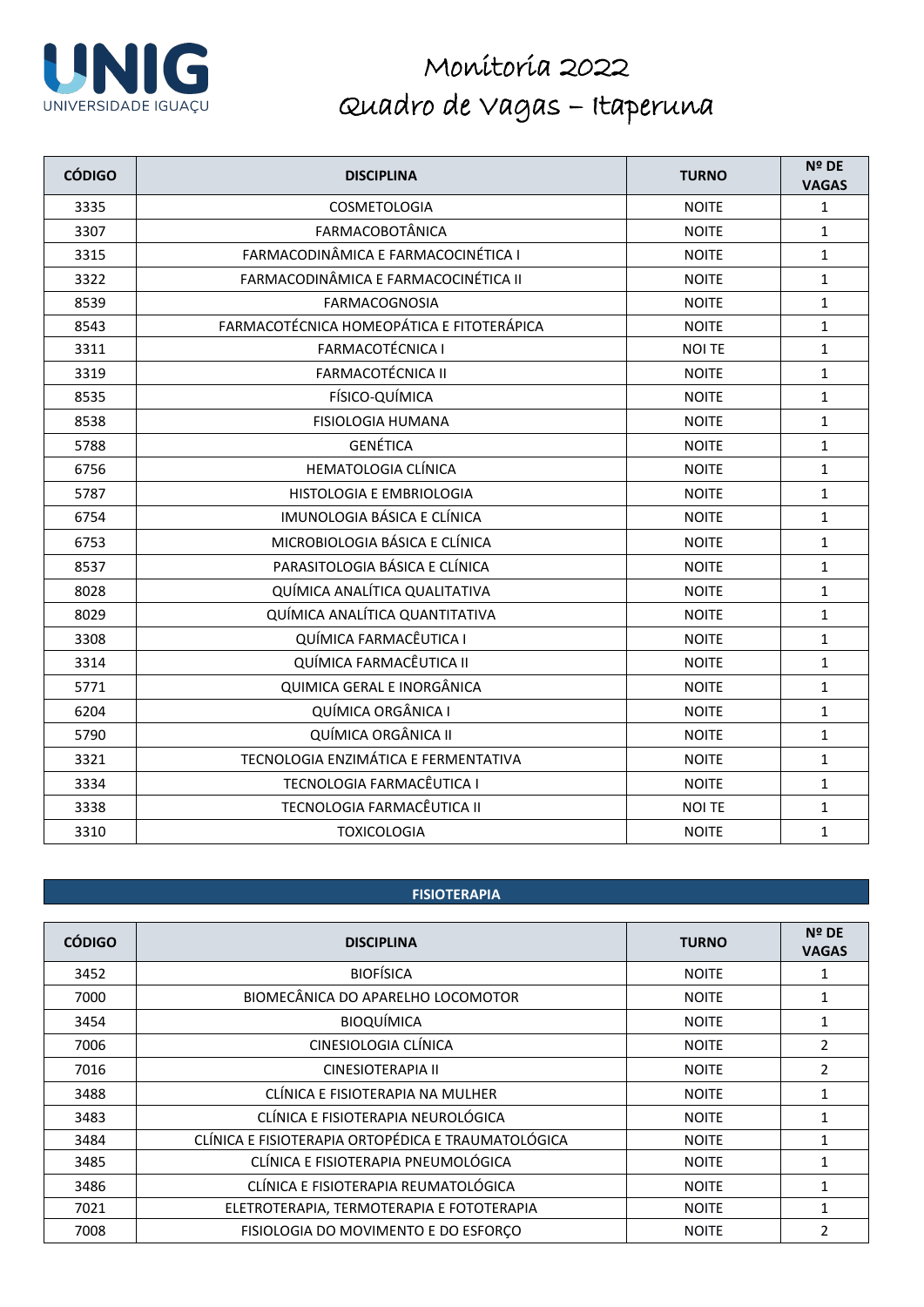

| <b>CÓDIGO</b> | <b>DISCIPLINA</b>             | <b>TURNO</b> | $N^{\circ}$ DE<br><b>VAGAS</b> |
|---------------|-------------------------------|--------------|--------------------------------|
| 7028          | FISIOTERAPIA NO ESPORTE       | <b>NOITE</b> |                                |
| 7029          | FISIOTERAPIA ONCOLÓGICA       | <b>NOITE</b> |                                |
| 7009          | MICROBIOLOGIA E PARASITOLOGIA | <b>NOITE</b> |                                |
| 7003          | MORFOFISIOLOGIA NEUROLÓGICA   | <b>NOITE</b> |                                |
| 7004          | MORFOLOGIA HUMANA II          | <b>NOITE</b> |                                |
| 3473          | RECURSOS TERAPÊUTICOS MANUAIS | <b>NOITE</b> |                                |

### **MEDICINA**

| <b>CÓDIGO</b> | <b>DISCIPLINA</b>                                                    | <b>TURNO</b>    | Nº DE<br><b>VAGAS</b> |
|---------------|----------------------------------------------------------------------|-----------------|-----------------------|
| 9132          | ANATOMIA HUMANA I                                                    | <b>INTEGRAL</b> | 5                     |
| 7982          | ANATOMIA HUMANA II                                                   | <b>INTEGRAL</b> | 5                     |
| 8002          | ANESTESIOLOGIA                                                       | <b>INTEGRAL</b> | $\mathbf{1}$          |
| 9133          | <b>BIOFÍSICA</b>                                                     | <b>INTEGRAL</b> | $\overline{2}$        |
| 6614          | <b>BIOQUÍMICA MÉDICA</b>                                             | <b>INTEGRAL</b> | $\overline{2}$        |
| 9140          | CIÊNCIAS SOCIAS E DA SAÚDE (SOCIOLOGIA, ANTROPOLGIA E MEIO AMBIENTE) | <b>INTEGRAL</b> | $\overline{2}$        |
| 9134          | CITOLOGIA/HISTOLOGIA                                                 | <b>INTEGRAL</b> | $\overline{2}$        |
| 7993          | CLÍNICA CIRÚRGICA I: FUNDAMENTOS DA TÉCNICA CIRÚRGICA                | <b>INTEGRAL</b> | $\overline{2}$        |
| 6651          | DERMATOLOGIA                                                         | <b>INTEGRAL</b> | $\overline{2}$        |
| 7999          | <b>DIP</b>                                                           | <b>INTEGRAL</b> | $\overline{2}$        |
| 8036          | EDUCAÇÃO EM SAÚDE                                                    | <b>INTEGRAL</b> | $\overline{2}$        |
| 9135          | <b>EMBRIOLOGIA</b>                                                   | <b>INTEGRAL</b> | $\overline{4}$        |
| 6657          | <b>ENDOCRINOLOGIA</b>                                                | <b>INTEGRAL</b> | $\overline{4}$        |
| 7989          | EPIDEMIOLOGIA CLÍNICA                                                | <b>INTEGRAL</b> | $\overline{2}$        |
| 7990          | <b>FARMACOLOGIA I</b>                                                | <b>INTEGRAL</b> | $\overline{4}$        |
| 7994          | <b>FARMACOLOGIA II</b>                                               | <b>INTEGRAL</b> | 4                     |
| 7983          | <b>FISIOLOGIA HUMANA I</b>                                           | <b>INTEGRAL</b> | 4                     |
| 7987          | <b>FISOLOGIA HUMANA II</b>                                           | <b>INTEGRAL</b> | $\overline{4}$        |
| 6655          | GASTROENTEROLOGIA                                                    | <b>INTEGRAL</b> | $\overline{2}$        |
| 8037          | GESTÃO EM SAÚDE                                                      | <b>INTEGRAL</b> | $\overline{2}$        |
| 6649          | <b>HEMATOLOGIA</b>                                                   | <b>INTEGRAL</b> | $\mathbf{1}$          |
| 7991          | MECANISMOS BÁSICOS DE DOENÇAS I                                      | <b>INTEGRAL</b> | 3                     |
| 7996          | MECANISMOS BÁSICOS DE DOENÇAS II                                     | INTEGRAL        | $\overline{2}$        |
| 9136          | METODOLOGIA DA PESQUISA                                              | <b>INTEGRAL</b> | $\overline{2}$        |
| 7984          | MICROBIOLOGIA E IMUNOLOGIA                                           | <b>INTEGRAL</b> | $\overline{4}$        |
| 7985          | NEUROANATOMIA                                                        | <b>INTEGRAL</b> | 4                     |
| 6660          | NEUROLOGIA                                                           | <b>INTEGRAL</b> | $\overline{2}$        |
| 6673          | OFTALMOLOGIA                                                         | INTEGRAL        | $\mathbf{1}$          |
| 6661          | <b>ONCOLOGIA</b>                                                     | INTEGRAL        | $\overline{2}$        |
| 6668          | ORTOPEDIA / TRAUMATOLOGIA                                            | INTEGRAL        | $\mathbf{1}$          |
| 6672          | <b>OTORRINOLARINGOLOGIA</b>                                          | <b>INTEGRAL</b> | $\mathbf{1}$          |
| 6624          | PATOLOGIA GERAL                                                      | <b>INTEGRAL</b> | 2                     |
| 6632          | PATOLOGIA MÉDICA                                                     | <b>INTEGRAL</b> | $\overline{2}$        |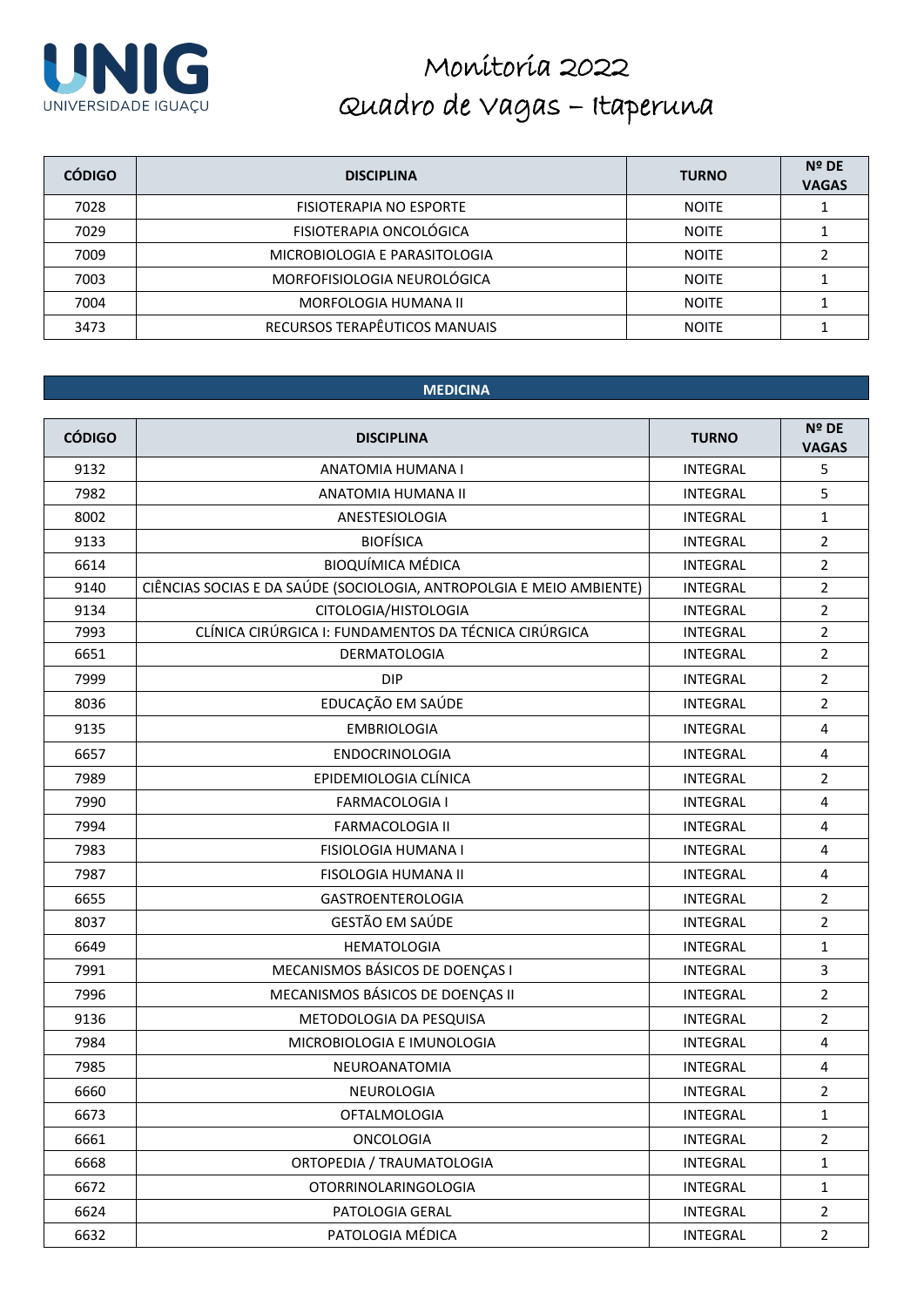

| <b>CÓDIGO</b> | <b>DISCIPLINA</b>                                             | <b>TURNO</b>    | Nº DE<br><b>VAGAS</b> |
|---------------|---------------------------------------------------------------|-----------------|-----------------------|
| 6648          | PNEUMOLOGIA                                                   | <b>INTEGRAL</b> |                       |
| 6611          | PROGRAMA DE INTEGRAÇÃO ESCOLA SERVIÇO E COMUNIDADE II (PIESC) | <b>INTEGRAL</b> | $\overline{2}$        |
| 6625          | PSICOLOGIA MÉDICA: RELAÇÃO MÉDICO PACIENTE                    | <b>INTEGRAL</b> | 1                     |
| 6658          | PSIQUIATRIA                                                   | <b>INTEGRAL</b> | 2                     |
| 8000          | SAÚDE DA CRIANÇA I                                            | <b>INTEGRAL</b> | 4                     |
| 6652          | SAÚDE DA MULHER                                               | <b>INTEGRAL</b> | 2                     |
| 6670          | SAÚDE DO IDOSO                                                | <b>INTEGRAL</b> | 2                     |
| 6642          | SAÚDE MENTAL                                                  | <b>INTEGRAL</b> | 3                     |
| 7992          | SEMIOLOGIA MÉDICA I                                           | <b>INTEGRAL</b> | 1                     |
| 8380          | URGÊNCIA E EMERGÊNCIA I                                       | <b>INTEGRAL</b> | 1                     |
| 8381          | URGÊNCIA E EMERGÊNCIA II                                      | <b>INTEGRAL</b> | 1                     |

### **MEDICINA VETERINÁRIA**

| <b>CÓDIGO</b> | <b>DISCIPLINA</b>                                       | <b>TURNO</b> | Nº DE<br><b>VAGAS</b> |
|---------------|---------------------------------------------------------|--------------|-----------------------|
| 7889          | ANATOMIA DESCRITIVA DOS ANIMAIS DOMÉSTICOS II           | <b>TARDE</b> | $\mathbf{1}$          |
| 7891          | ANATOMIA DESCRITIVA DOS ANIMAIS DOMÉSTICOS III          | <b>TARDE</b> | $\mathbf{1}$          |
| 9047          | ANATOMIA ESTRUTURAL DOS ANIMAIS DOMÉSTICOS              | <b>TARDE</b> | $\mathbf{1}$          |
| 5871          | ANATOMIA PATOLÓGICA E HISTOPATOLOGIA                    | <b>TARDE</b> | $\mathbf{1}$          |
| 4855          | ANATOMIA TOPOGRÁFICA DOS ANIMAIS DOMÉSTICOS             | <b>TARDE</b> | 1                     |
| 4867          | ANESTESIOLOGIA E TÉCNICAS CIRÚRGICAS                    | <b>TARDE</b> | $\mathbf{1}$          |
| 7777          | <b>BIOQUÍMICA</b>                                       | <b>TARDE</b> | $\mathbf{1}$          |
| 8467          | BIOTECNOLOGIA E FISIOPATOLOGIA DA REPRODUÇÃO DE FÊMEAS  | <b>TARDE</b> | $\mathbf{1}$          |
| 7801          | CLÍNICA MÉDICA DE PEQUENOS ANIMAIS I                    | <b>TARDE</b> | $\mathbf{1}$          |
| 7802          | CLÍNICA MÉDICA DOS GRANDES ANIMAIS I                    | <b>TARDE</b> | $\mathbf{1}$          |
| 7908          | CLÍNICA MÉDICA DOS GRANDES ANIMAIS II                   | <b>TARDE</b> | $\mathbf{1}$          |
| 4868          | DIAGNÓSTICO POR IMAGEM                                  | <b>TARDE</b> | $\mathbf{1}$          |
| 8366          | DOENÇAS INFECCIOSAS DOS ANIMAIS DOMÉSTICOS              | <b>TARDE</b> | 1                     |
| 8475          | DOENÇAS PARASITÁRIAS E MICÓTICAS DOS ANIMAIS DOMÉSTICOS | <b>TARDE</b> | $\mathbf{1}$          |
| 4837          | <b>EMBRIOLOGIA</b>                                      | <b>TARDE</b> | $\mathbf{1}$          |
| 7620          | FARMACOLOGIA VETERINÁRIA II                             | <b>TARDE</b> | $\mathbf{1}$          |
| 7888          | <b>FISIOLOGIA I</b>                                     | <b>TARDE</b> | $\mathbf{1}$          |
| 4851          | <b>FISIOLOGIA II</b>                                    | <b>TARDE</b> | $\mathbf{1}$          |
| 4834          | GENÉTICA E EVOLUÇÃO ANIMAL                              | <b>TARDE</b> | $\mathbf{1}$          |
| 5866          | <b>HISTOLOGIA II</b>                                    | <b>TARDE</b> | $\mathbf{1}$          |
| 4848          | <b>IMUNOLOGIA VETERINÁRIA</b>                           | <b>TARDE</b> | $\mathbf{1}$          |
| 8466          | MICROBIOLOGIA VETERINÁRIA                               | <b>TARDE</b> | $\mathbf{1}$          |
| 7788          | NUTRIÇÃO E ALIMENTAÇÃO DE ANIMAL                        | <b>TARDE</b> | $\mathbf{1}$          |
| 7800          | OBSTETRÍCIA VETERINÁRIA                                 | <b>TARDE</b> | $\mathbf{1}$          |
| 8478          | PATOLOGIA CLÍNICA VETERINÁRIA                           | <b>TARDE</b> | $\mathbf{1}$          |
| 7805          | PATOLOGIA E CLÍNICA CIRÚRGICA VETERINÁRIA               | <b>TARDE</b> | $\mathbf{1}$          |
| 7794          | SAÚDE PÚBLICA VETERINÁRIA: NASF E VIGILÂNCIA SANITÁRIA  | <b>TARDE</b> | $\mathbf{1}$          |
| 7898          | SEMIOLOGIA                                              | <b>TARDE</b> | $\mathbf{1}$          |